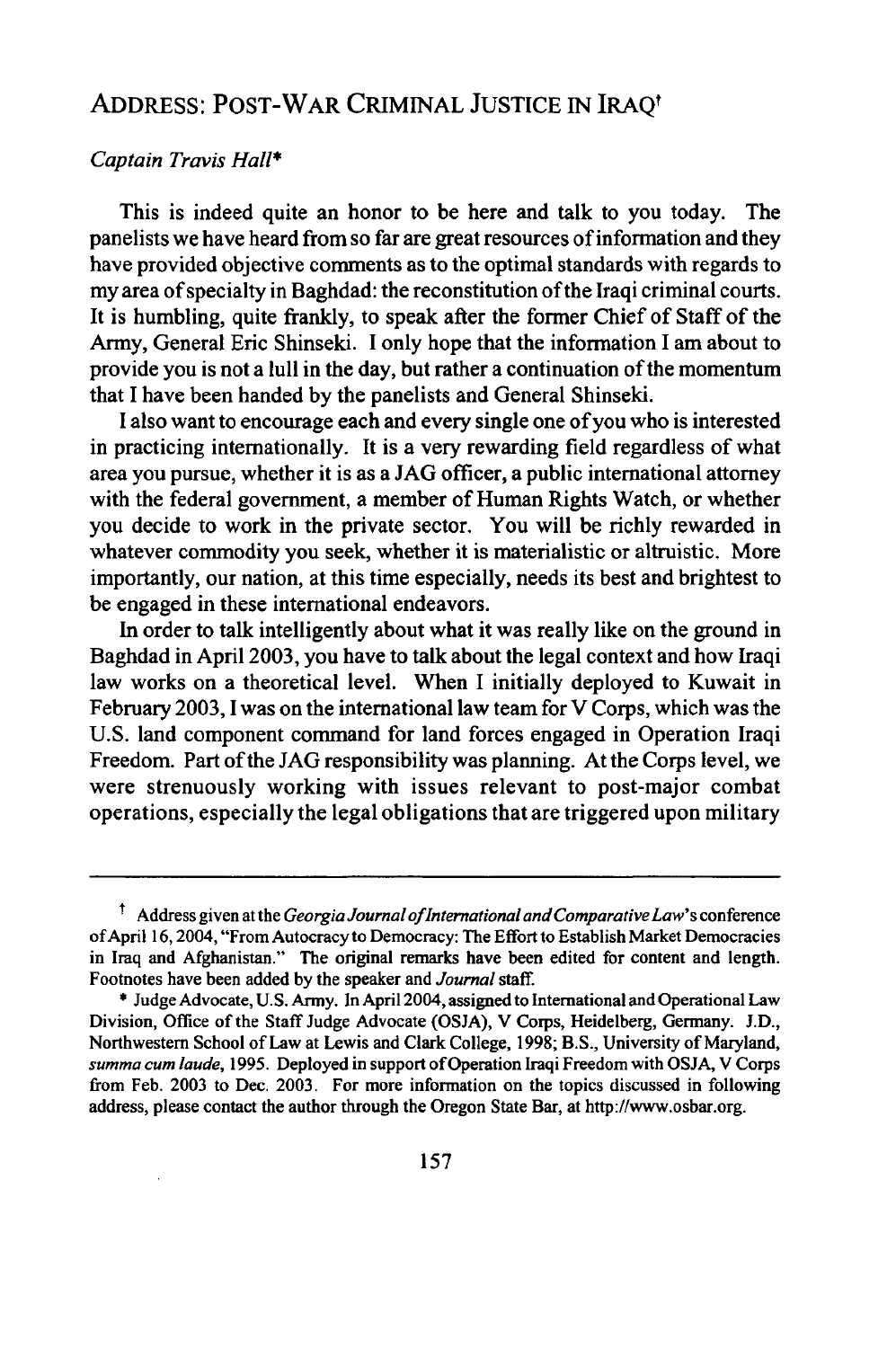occupation.' That is not to say that we had all the information we wanted or needed, the amount of support we would have preferred, or the required amount of time to get a perfectly coherent and detailed plan together. Nevertheless, the Hague Regulations, in Article 43, states "The authority of the legitimate power having in fact passed into hands of the occupant, the latter should take all the measures in his power to restore and ensure, as far as possible, public order and safety, while respecting, unless absolutely prevented, the laws in force in the country."<sup>2</sup>

In modern terminology, we strove for a "safe and secure environment."<sup>3</sup> Part of a safe and secure environment requires that we create the mechanism **by** which the laws of the country can remain in force and the officials of that country can govern their own citizens. The Iraqis know their customs and their laws a lot better than we do. There are going to be persons, groups, and officials that we rely upon, within the parameters of human rights and international law, to carry out the normal functions they had in the previous regime, or as they might under a non-oppressive government. The Geneva Convention Relative to the Protection of Civilian Persons in Time of War, Article 64, says that penal laws shall remain in force and the tribunals of occupied territories shall remain functional.4

Obviously, we had a lot to learn about the Iraqi criminal system. Thankfully, a fair amount of open-source work had accumulated prior to 1991.

<sup>&</sup>lt;sup>1</sup> "Territory is considered occupied when it is actually placed under the authority of the hostile army. The occupation extends only to the territory where such authority has been established and can be exercised." Convention (IV) Respecting the Laws and Customs of War on Land and its Annex, Regulators Respecting the Laws and Customs of War of Land, Oct. **18,** 1907, art. 42, 36 Stat. 2277, 2306 [hereinafter Hague Regulations]. "Military occupation is a question of fact," and it "must be both actual and effective." THE LAW OF **LAND** WARFARE, DEPARTMENT OF THE ARMY FIELD MANUAL 27-10, at 139 (1956).

**<sup>2</sup>**Hague Regulations, *supra* note **1,** art. 43.

<sup>&</sup>lt;sup>3</sup> The term "safe and secure environment" can be a legal standard or a military objective. *See, e.g.,* The General Framework Agreement for Peace in Bosnia and Herzegovina, Dec. 14, 1995, Bosn. & Herz.-Croat.-Yugo., Annex 11, art. **I(1), 35** I.L.M. 149, **150** (providing a legal standard for "safe and secure environment" in Bosnia and Herzegovina); News Release, United States Central Command, Coalition and Iraqi Police Work to Make Iraq Secure (May 18,2003), http://www.centcom.mili/CENTCOMNews-Release.asp?NewsRelease=20030562.txt (describing the Coalition's efforts to create a secure environment in Iraq). Once Coalition forces "occupied" belligerent territory in Iraq, the term "safe and secure environment" most accurately denotes a binding military objective vis-à-vis the body of international obligations that attach upon "occupation."

**<sup>&#</sup>x27;** Geneva Convention Relative to the Protection of Civilian Persons in Time of War, Aug. 12, 1949, art. 64, 6 U.S.T. 3516, **75** U.N.T.S. 287.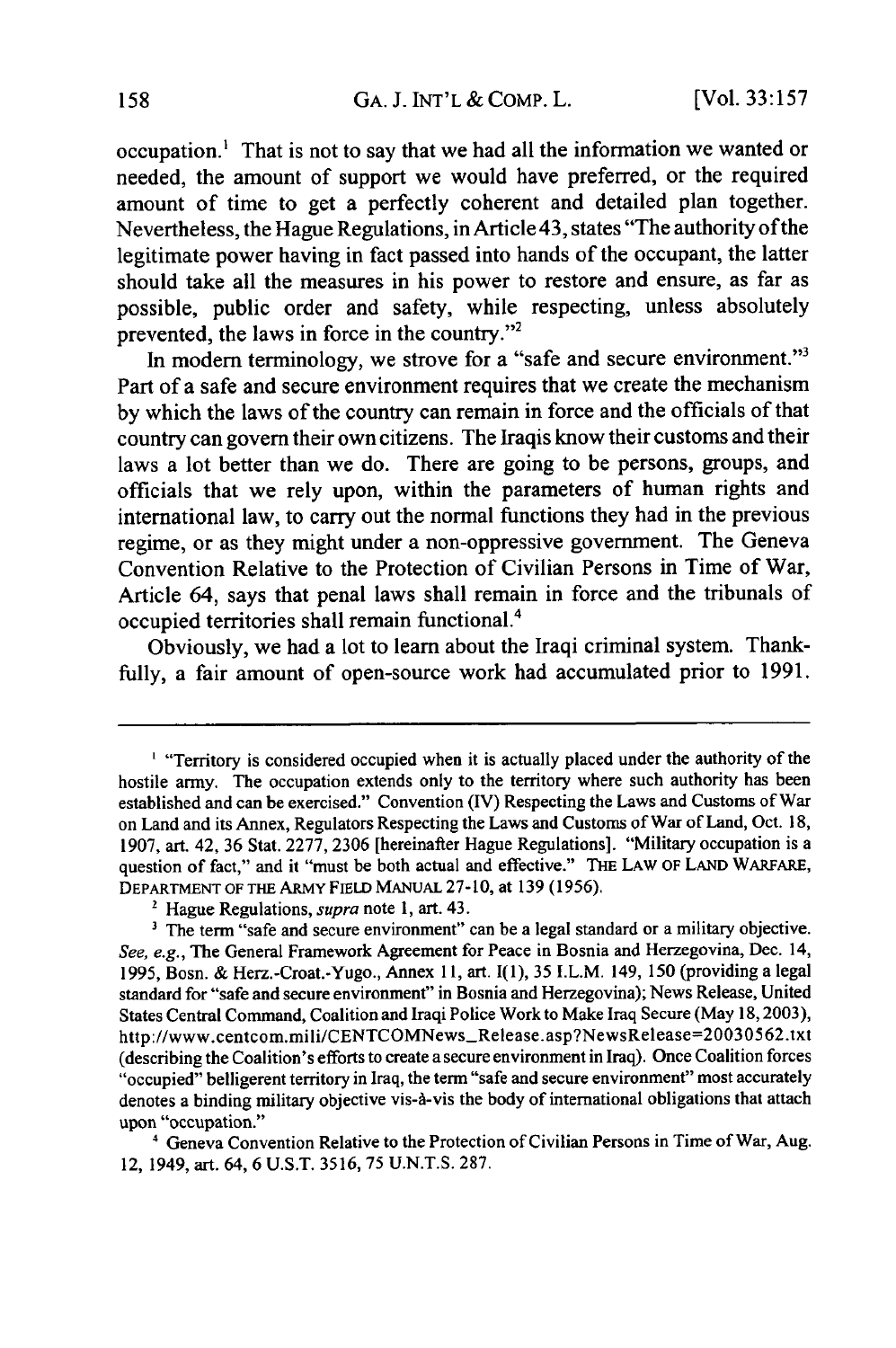However, after 1991, the contemporary information about the Iraqi criminal system was a vine of knowledge that withered until there was no more transparency and very little reliability in the information. So we only knew how it ought to have run. We had very little information about how, in fact, it was running. For example, we knew the jurisdictional outlay of the courts of the country. We knew Baghdad had two appellate courts, divided by the Tigris River into a west jurisdiction and an east jurisdiction. There were five felony courts. We knew how judges were assigned. We knew how prosecutors were assigned to their posts. We knew that defense counsel was supposed to play a role. But we did not know in fact what role defense counsel were playing. We also did not know what records were kept. Would they have records on normal felony courts? Would there be records of the infamous security courts or military courts, those secret courts that were held *in camera* against people for political crimes? Would Coalition forces be able to go into a prison suspected of holding political prisoners and discern from the records who were political prisoners or who were felons? This became extremely complicated and somewhat of a moot point as Saddam released 38,000 people under general amnesty on October 21, 2002.<sup>5</sup>

As far as the criminal justice system in Iraq, in March 2003 we knew it was supposed to run according to a civil law system based upon a French model as codified by the Iraqi Penal Code of 1969 and that criminal procedure was pursuant to the Criminal Procedure Code of 1972. What we did not know was how these laws were in fact followed.

So, when a person was arrested during Saddam's regime, what role did the police have? How was evidence collected? Under Iraqi procedure, investigative judges monitor, almost like a grandjury, the investigation and the progress of the case. A criminal investigator is assigned by the investigative judge to question the accused. The judge subsequently conducts an investigative hearing to review the evidence and, if warranted, questions the accused.

However, under Iraqi law the accused does not have a right to remain silent or a right to an attorney during the investigation phase as those accused of criminal misconduct under U.S. law would. Does this mean Iraqi practice violates international norms of due process? If not, would Iraqi adherence to

<sup>&</sup>lt;sup>5</sup> In March 2003 it was still not generally known how many prisoners in fact were released and whether any of the detention centers still held political prisoners. Later news sources cited the number of released prisoners at close to 100,000. *See, e.g.,* Scheherezade Faramarzi, *Saddam 's Amnesty Blamedfor Iraq"s Crime,* ASSOCIATED PRESS ONLINE, May 16,2003, 2003 WL 55372506. Later, Coalition Provisional Authority Ministry of Justice personnel revised the number to 38,000.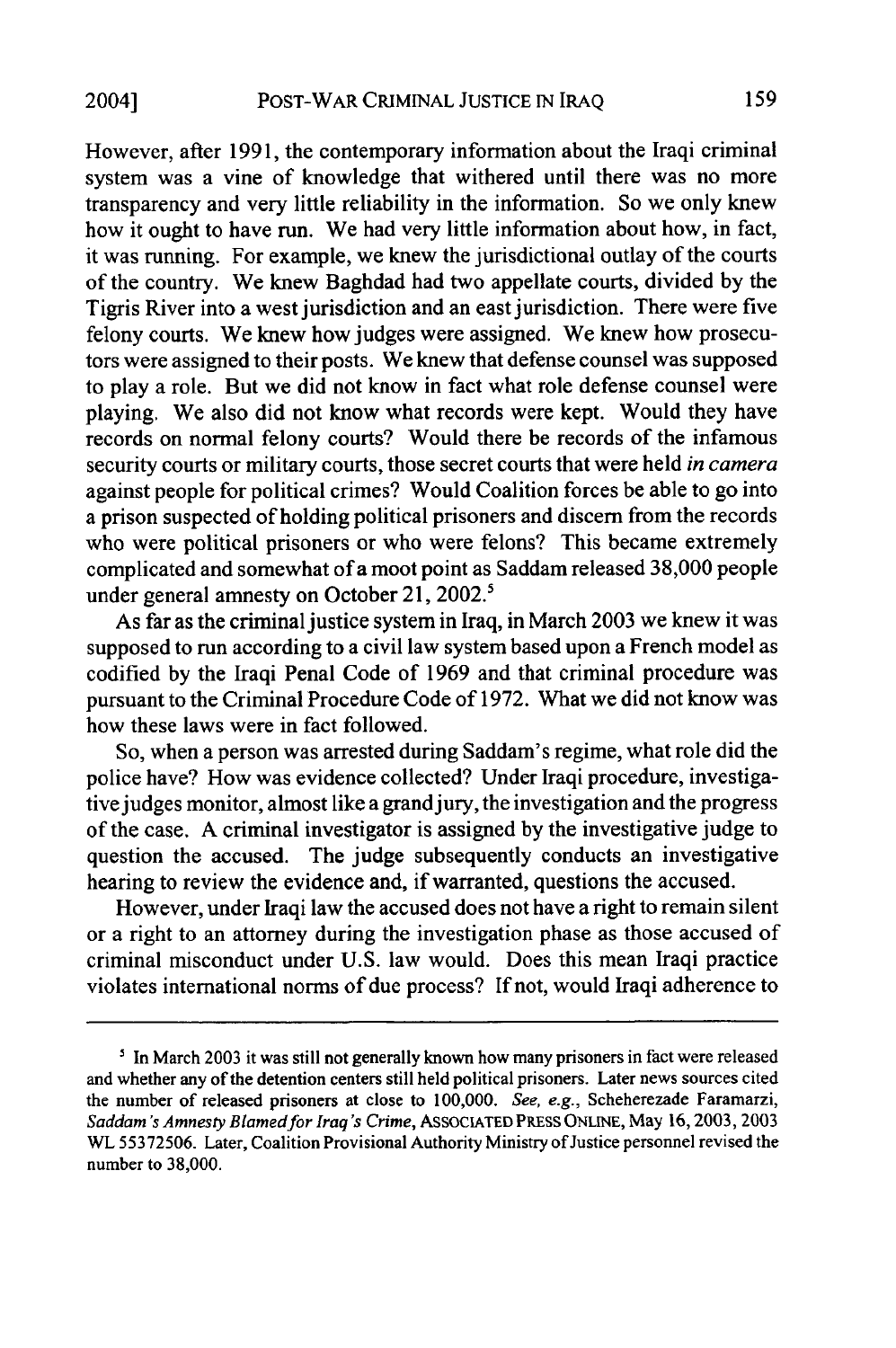traditional practice violate American norms and principles, therefore potentially exposing U.S. civilian and military leaders administering the affairs of Iraq to domestic liability? Remember, some of the Coalition nations are civil law systems that themselves may not recognize the right against selfincrimination.

This issue was subsequently resolved in June **2003** when Ambassador Paul Bremer, Administrator of the Coalition Provisional Authority **(CPA),** issued **CPA** Order Number **7** that, among other things, suspended political crimes and at the same time gave additional due process rights to the accused.<sup>6</sup> As a consequence, Iraqis were given the right to an attorney at the investigative phase. This order also gave them the right against self-incrimination. This is a clash between something we brought in and what their historic law said. As a matter of practice, the investigator, under the guidance of an investigative judge, would interview the accused and if the accused did not cooperate, that could **be** considered **by** the judge in sentencing or as a matter of guilt or innocence.

When those kinds of changes are brought into a system (and **I** am not saying they are wrong), there are ripple effects. For example, what is the legal consequence if an accused does not have an attorney assigned upon questioning by an investigator? Due to the situation in Baghdad for most of 2003, access to defense counsel was sporadic during the investigation phase except for the most serious offenses. Iraqi criminal procedure does not have evidence motion practice like American jurisprudence. From the date of the investigation hearing until the case referral to the criminal court judge, there is no pretrial conference for the prosecution and defense to appear in front of the judge. Thus, the accused have no opportunity to petition to suppress confessions based upon a theory of lack of adequate legal representation.

Do the CPA orders create this motion practice? If not, how does the respective appellate court rule on a conviction when there has been an investigative interview without a notice of a right to representation? Of course, this presumes the lack of notice was documented to begin with. What do the appellate courts consider since their appellate system is a documentary review of the case and does not have oral arguments? The appeals court reviews are legal reviews and not a review of the facts. Since there is not a *de*

*<sup>6</sup> Penal Code,* Ord. No. **7,** Coalition Provisional Authority, CPA/ORD/9 June 2003/07 (2003). An order for amendments to the Iraqi Criminal Procedure Code was issued contemporaneously. *See Criminal Procedures,* Mem. No. 3 (revised), Coalition Provisional Authority, CPA/MEM/27 June 2004/03 (2004).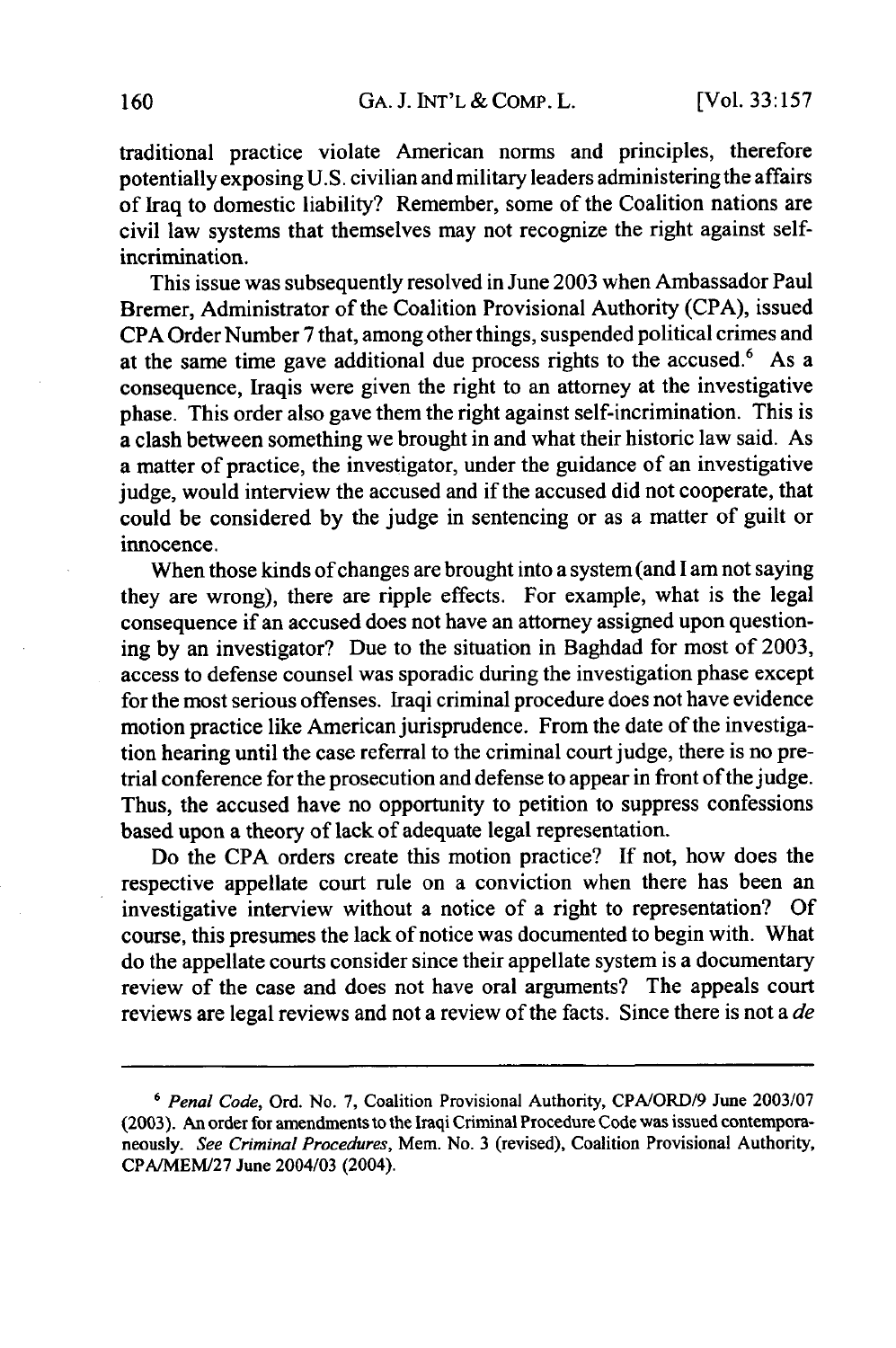novo review of the facts, does the lack of representation during an investigative hearing automatically mean that the case is remanded, or can the appeals court consider the fact in order to reduce punishment?

As Professor Brooks mentioned, the Iraqis are extremely proud of their legal system.7 At our first meeting with Iraqi judicial officials, at AI-Bayaa' Civil Court in late April 2003, their top priority was to reinforce the-idea that Iraq had a good legal structure that was based on a system prior to the rise of Saddam Hussein and that it was the same model, more or less, as practiced by civil law countries in Europe. So while most of the legal profession agreed with the suspension of political offenses, they were resistant to any change in their procedural law.

However, when talking about an endeavor the magnitude of the reconstruction of courts in a city of five million inhabitants on the brink of a power vacuum due to a collapse of its government, it takes time to get through the details and to come up with a plan that is based on fact and not necessarily based on your perception of what the system is like. In the meantime, there is an obligation to provide a safe and secure environment, which also means protecting the individual rights of those accused of criminal acts to the extent practical under the circumstances. Therefore, instituting an order guaranteeing the individual rights for a defendant, if nothing else, places Iraqi judicial authorities on notice of raised procedural expectations, even if the details and consequences have to be resolved at a later time.

From March until April 2003, the Coalition wrestled with these tensions: theory and practice; speculation and fact; assumptions and knowledge. What I have not talked about yet is the unknown or unforeseeable, such as the situation the Coalition inherited in Baghdad in April of 2003. While looting and lawlessness is a foreseeable consequence of a collapsing totalitarian government, the magnitude of the wholesale looting and mass destruction of governmental property is incomprehensible until one sees the nature of the damage firsthand. Ninety percent of the criminal courts in Iraq suffered damage to some extent or another.<sup>8</sup> In Baghdad, most criminal courts suffered catastrophic destruction.

Within the first forty-eight hours that we were in Baghdad, Colonel Marc Warren reorganized his legal staff into a team tasked with assisting in the

*<sup>7</sup>* Scott Carlson, Rosa Ehrenreich Brooks& MariamNawabi, *Panel 1: Establishing theRule of Law,* 33 GA. J. INT'L & COMP. L. 119, 130 (2004).

<sup>&</sup>lt;sup>8</sup> This statistic was determined by Coalition Provisional Authority Ministry of Justice staff after reviewing court assessments from different judicial assessment teams throughout Iraq.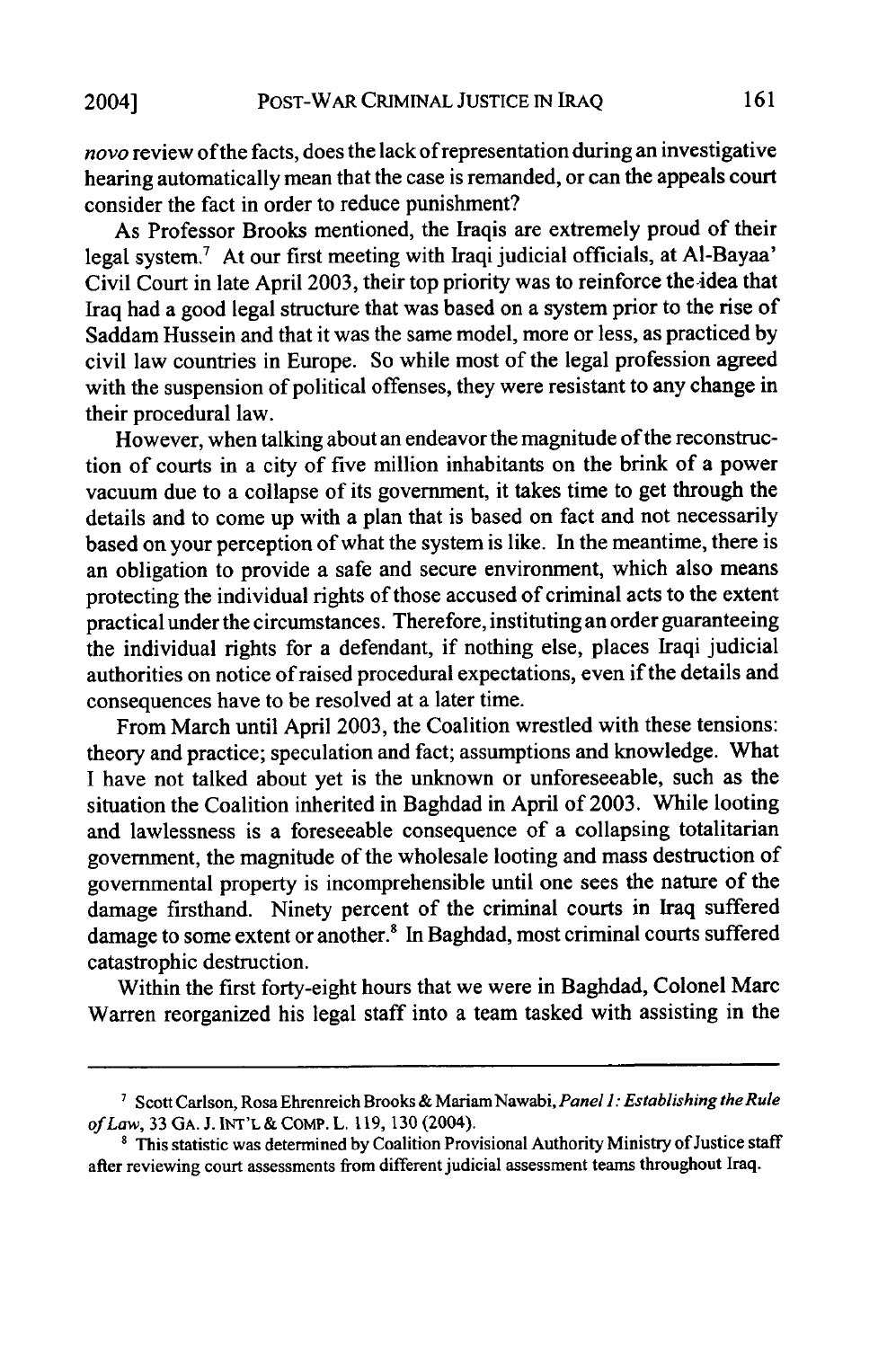reconstruction of the criminal courts in Baghdad. This team was called the Judicial Reconstruction Assistance Team, or JRAT.<sup>9</sup> Our legal team immediately went to see firsthand the damage of the Al-Karkh court complex, which was at the time still smoldering. The records had been **torn** out of the cabinets, thrown on the floor in big heaps, and burned. Exposed to the elements in the courtyard, there were felony case files that were still somewhat preserved. **All** of the furniture was stolen. **All** the wiring for the fixtures, from the walls to the sockets, was looted. There was nothing left but a concrete shell. Unfortunately, many of the governmental buildings suffered similarly.

However, there were two criminal courts that were saved due to quick action **by** some of the residents of the district where the courts were located: Al-Bayaa' and Ad-Adhamiya. The residents personally secured the buildings and protected them from the mobs. In one court, the senior judge had bricked up the entrance in March **2003,** when it was apparent to him that the court would not be opening again until after the war.

These two courts were of incalculable importance, allowing the Coalition to get the criminal justice system restarted in May 2003. The first meeting between senior CPA personnel, the JRAT, and Iraqi judicial officials occurred in late April 2003 at the Al-Bayaa' civil court complex."° The purpose of the meeting was to conduct a firsthand inspection of a court that survived looting and destruction. Word spread that Coalition personnel were going to visit the court, so the Coalition was received by approximately 150 Iraqis standing outside the court wanting to know when the courts were going to get back up and running again. The crowd consisted of Iraqi Ministry of Justice employees, as well as members of the community. On that particular day, the **Al-**

<sup>9</sup> The JRAT is a non-doctrinal legal team organized to assist the civilian authorities in the CPA with the reconstruction of the criminal courts in Baghdad. In June 2003, the CPA Ministry of Justice delegated all responsibilities for managing the Baghdad criminal court to the JRAT while retaining oversight. The original JRAT consisted of Colonel Marc Warren, Lieutenant Colonel Jeffery Nance, Captain Travis Hall, Captain Ryan Dowdy, Specialist Mark Abueg, and Specialist Anthony LaVine. In June 2003, the JRAT was reorganized into a four-person team: Major Craig Jacobsen, Captain Travis Hall, Specialist Jimmy Kang, and Specialist Anthony LaVine. From August 2003 to December 2003, Major Juan Pyfrom replaced Major Jacobsen until the JRAT dissolved on December 31,2003.

<sup>&</sup>lt;sup>10</sup> As a point of clarification, there are two Al-Bayaa' court complexes and both were preserved. One is the civil courthouse and the second is the criminal courthouse. Due to security reasons, most Coalition-Iraqi meetings as well as the earliest criminal proceedings occurred at the civil court, and not at the criminal court. In July 2003, the Al-Bayaa' Criminal Court resumed operations.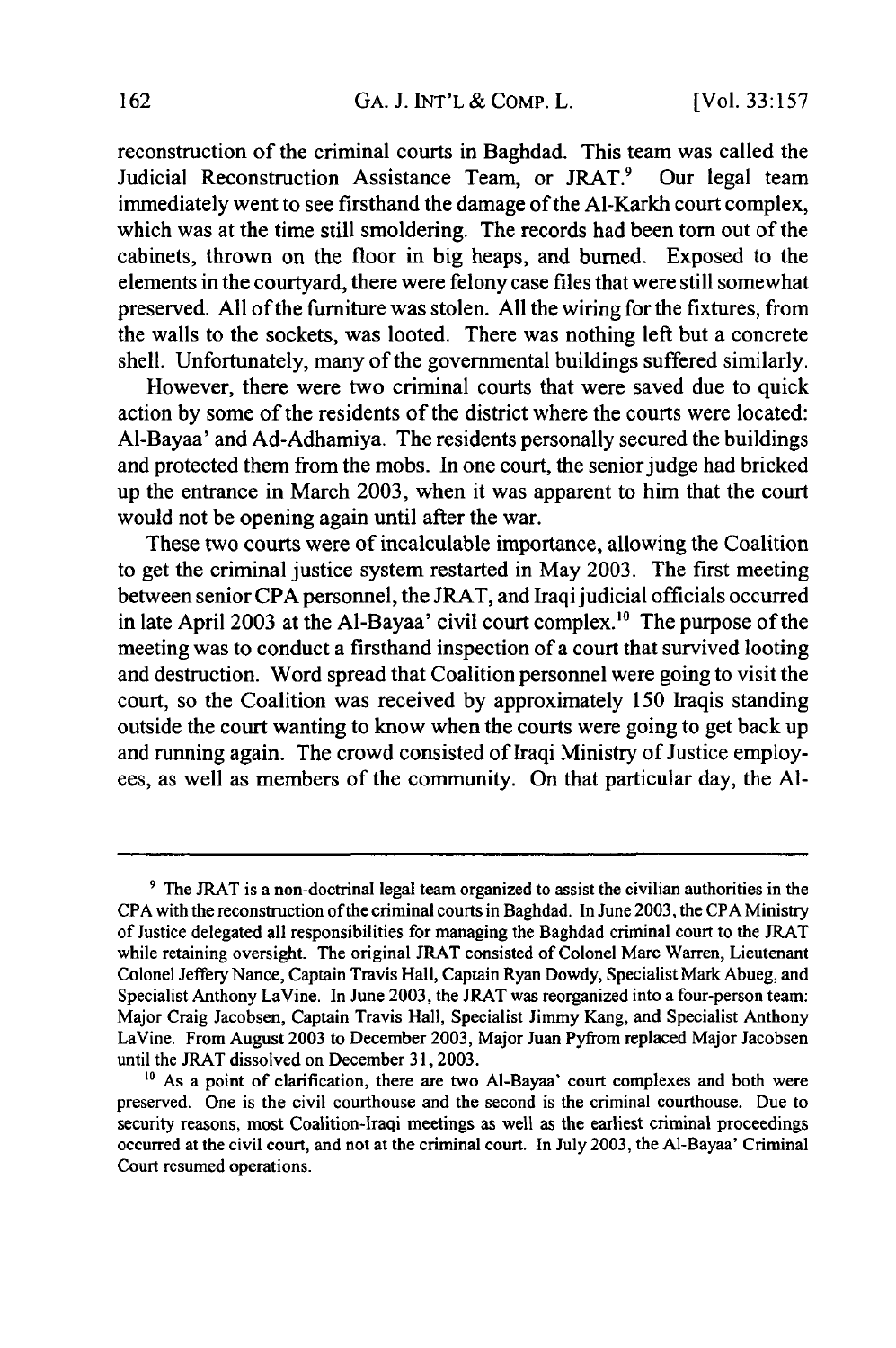Bayaa' district courthouse was a very sentimental and symbolic image for the people.

They wanted to see the court up and running again because Iraqis wanted what anyone would under similar circumstances—they wanted to have some semblance of a return to normalcy. People that worked at the court wanted income. They had not been paid since February so they expected us to give them their jobs back so they could have salaries with which they could buy food, cooking gas, and other necessities. They wanted their neighborhoods safe and they wanted criminals off the streets. We had the same experience with residents several days later on the east side of the river at the Ad-Adhamiya court

The Iraqi Ministry of Justice officials and the judiciary from the two appellate jurisdictions wanted to immediately remove the criminal elements from the streets. Not only were they professionally concerned for the safety of their fellow citizens and property, but they also were personally concerned about their own safety since many of the criminals were people they convicted previously that had been released under Saddam's general amnesty. To these ends, the Iraqi officials had a hierarchy of needs: they wanted salaries and to be paid retroactively; they wanted supplies; they wanted surviving buildings to be protected continuously by Coalition troops; they wanted an investment of funds to rebuild the other courts; and they wanted their court police officials to be issued Kalashnikovs and themselves to be issued handguns. These were all demands placed on the senior CPA-Ministry of Justice representatives during the first week of daily meetings in both appellate jurisdictions.

On May 7, 2003, the AI-Bayaa' and Ad-Adhamiya courts officially opened for business and held the first criminal investigation hearings in post-Saddam Baghdad." The next day, the JRAT team dispersed funds from the CPA Minister of Justice to the Iraqi Ministry of Justice employees in Baghdad for emergency payments until their salaries could be repaid. This was only two weeks from the date that our team arrived in Baghdad, and a scant ten days from the arrival of CPA officials. I assert that this was a very short window of time. Thus, I disagree with those that say there was a missed window of opportunity. To the contrary, Colonel Marc Warren and Clint Williamson<sup>12</sup> of

**<sup>&</sup>quot;** Louis Meixler, *Iraqi Courts Get Back to Work,* ASSOCIATED PRESS **ONLINE,** May 9,2003, 2003 WL 20008859. 12 John C. "Clint" Williamson of the National Security Council acted as Senior Advisor to

the Ministry of Justice from April 2003 to June 2003. John C. Williamson, *Establishing Rule of Law in Post- War Iraq: Rebuilding the Justice System,* 33 **GA.** J. INT'L & COMP. L. 229, 229 (2004).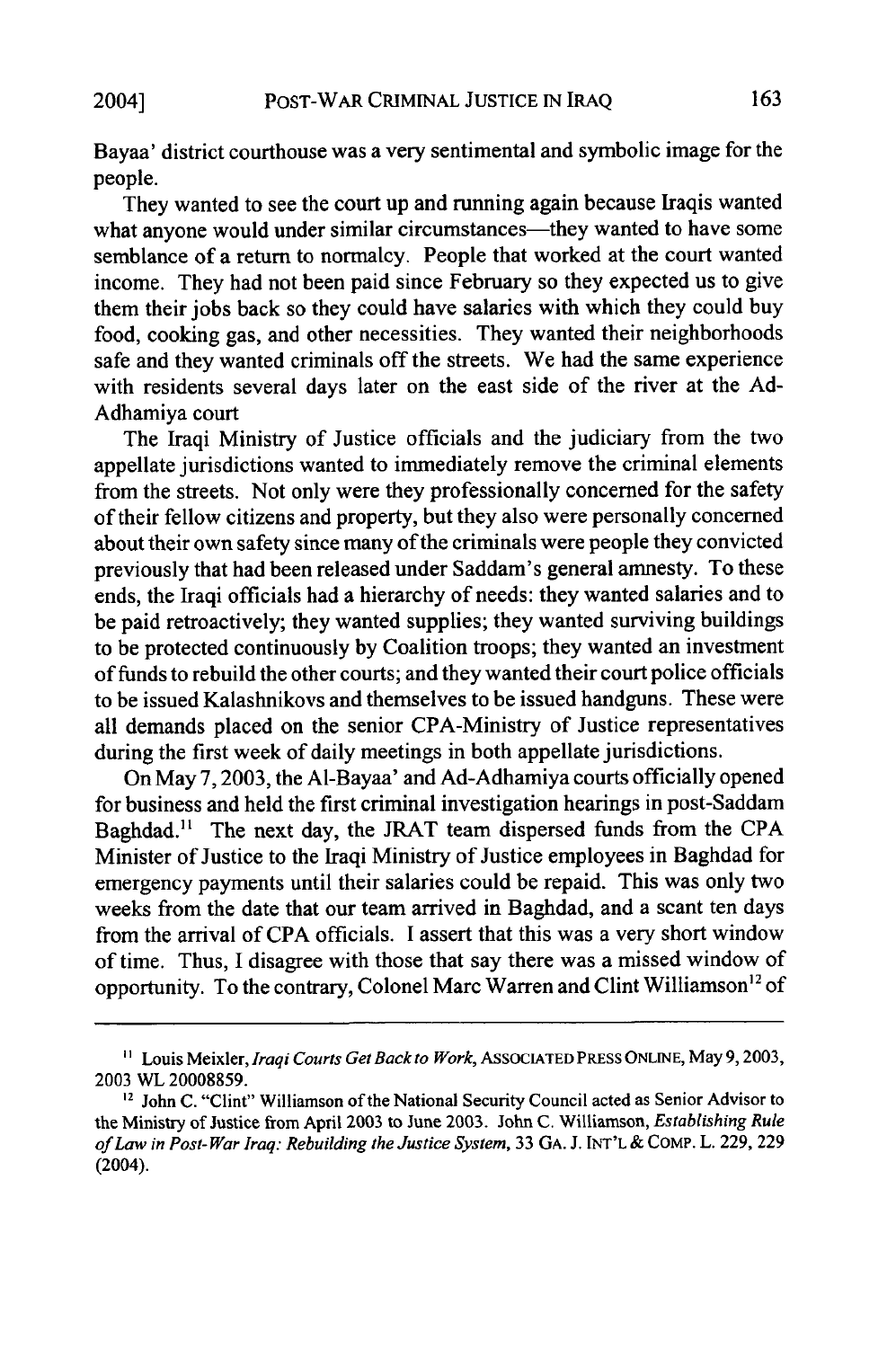the CPA Ministry of Justice jumped right in and got things running with amazing speed and energy.

One of the aspects of this that I have glossed over is that criminal courts never operate in a vacuum. A criminal justice system needs a police force that is willing to make arrests, investigate crimes, collect evidence, and transport prisoners. There must be pre-trial detention facilities to hold those accused of serious offenses and there must be confinement facilities to place prisoners in if they are convicted. Those are the basics.

The same day the JRAT visited the smoldering Al-Karkh court complex in west Baghdad, we also went across the Tigris to visit the Baghdad Police Academy. At the time it was the only known operating police precinct in Baghdad. Overseeing the precinct's operations was a U.S. Army Civil Affairs officer and roughly a dozen Iraqi police officers that had returned voluntarily to help protect the Police Academy compound from destruction. Upon arriving at the Academy, we learned the Iraqi police were holding a small number of persons suspected of criminal misconduct during the fall of Baghdad to Coalition forces. We reported this information to Mr. Williamson.

Prior to May 7, 2003 and the opening of the courts, the JRAT escorted Mr. Williamson to the Baghdad Police Academy in order to talk to Lieutenant General Ameer of the Baghdad Police in an effort to coordinate Iraqi police and judicial assets for the presentation of preliminary cases to the Iraqi investigative courts at Al-Bayaa' and Ad-Adhamiya. General Ameer had preliminary case files on some of the detainees so these persons were earmarked to be transferred by the Iraqi police to the respective open courts to appear for investigative hearings.

At this time, it was the understanding of the Coalition that the Iraqi Ministry of Justice and the Iraqi Ministry of Interior, to which the Iraqi police belong administratively, would be working closely together in order to start transporting prisoners, to preserve evidence, and to help establish the rule of law in the city. In retrospect, that was premature. As it turned out, the system stalled because we were not actively, on a daily basis, engaging with these courts and specifically making sure that they had momentum. On May 27, 2003 the *Baltimore Sun* quoted Chief Judge Kasim Ayosh of Ad-Adhamiya as saying, "There are terrible crimes being committed out there, and the city is insecure. Yet the courtrooms are empty."<sup>13</sup>

<sup>13</sup> Peter Hermann, *Semblance of Justice Returning to Baghdad,* BALT. SUN, May **27, 2003,** at **Al.**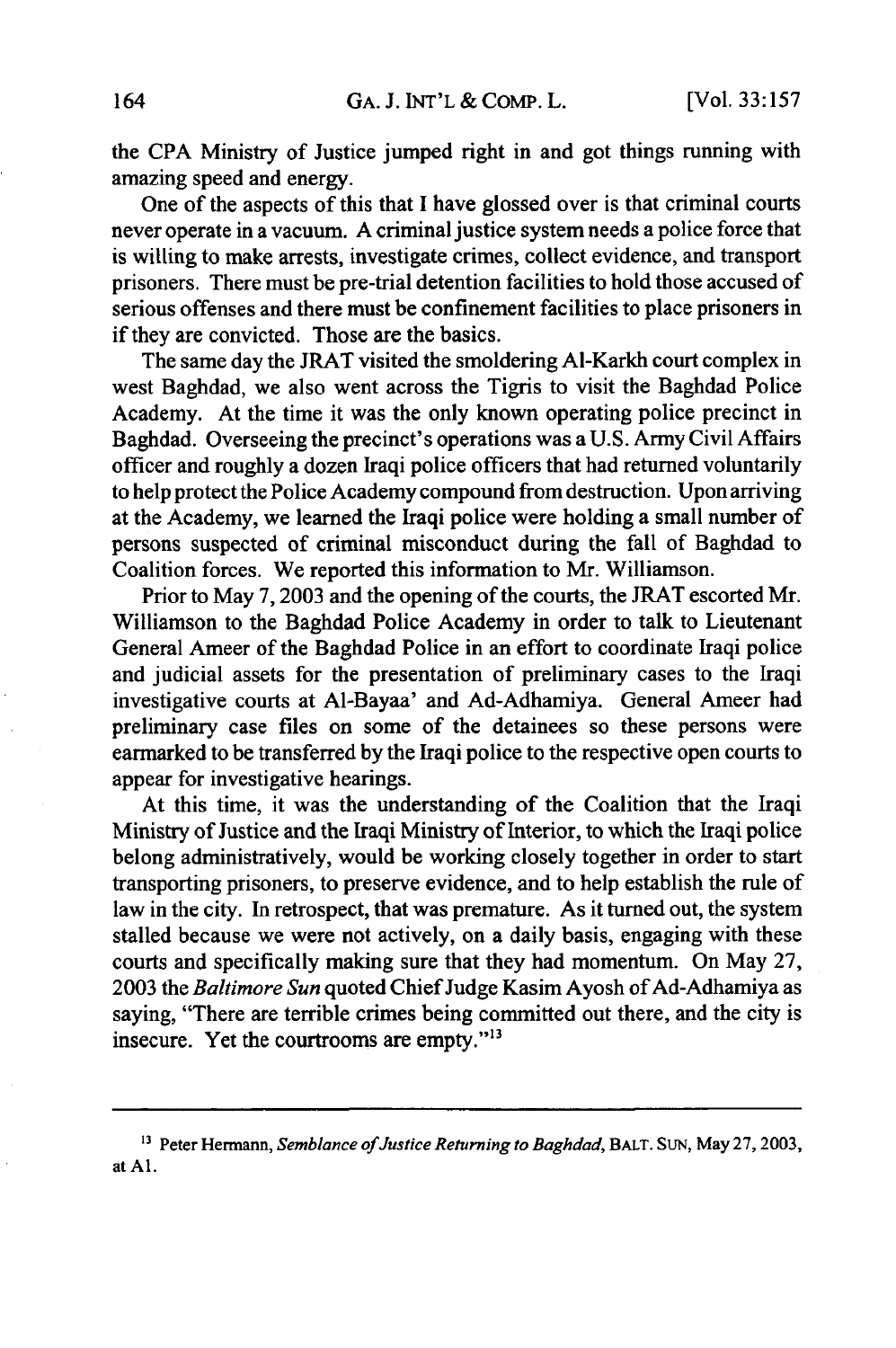What we learned, as Colonel Marc Warren would often illustrate, is that criminal justice is a three-legged stool comprised of the courts, the police, and the prisons. Too much stress on any one of the legs would collapse the entire system.

Therefore, the JRAT and CPA could not focus on reconstituting the courts without worrying about the impact of police or prisons. As I mentioned, in April the Police Academy was the only known functioning police precinct. There are nearly fifty-five police precincts in Baghdad, and most suffered the same level of destruction as the criminal courts. Even though police officers began to report back to work in small numbers, of those, few had uniforms, weapons, or radios.<sup>14</sup>

Yet, despite the flurry in May 2003 to place returning police on patrols and to hire even more police, it is one thing to say you should put police back in the streets-it is something different to drive around in the capital of a country you were just at war with to face four thousand Iraqi police with Kalashnikovs on the street comers. Since the police are carrying weapons, they all have to be recognizable from a distance because you do not want nineteen or twentyyear-old infantry soldiers to have to determine if somebody running toward them is a hostile person or a police officer.

You are also not sure how well-trained the police are. You are not sure if they are hostile. You are not sure if they are corrupt. You are not sure if they are part of the problem in the community: perhaps they are actually the muscle hiding behind legitimacy that allows criminal gangs to operate freely. Also, it takes time to build up those relationships you need with people. It takes awhile for the residents to believe that they have a safe and secure environment, that the security provided is in their best interest, and that the police are not an extension of an occupational force.

Just as the police stations and courts were not operational in April, the one modem prison in Baghdad had been destroyed as well. The prison was the infamous political prison that was symbolic of the tyrannical nature of the regime: Abu Ghraib. However, due to the location of Abu Ghraib and the amount of structure still intact in April 2003, it remained the most ideal prison to be reconstructed. The prison occupies an ideal piece of real estate because it is a huge complex in a wide-open area. Something that size, with the requisite setbacks to protect the structure, cannot fit in highly dense Baghdad. Understandably, there is a symbolic consideration. Should the Coalition or

**<sup>&</sup>quot;4** Niko Price, *Police Return to Work in Baghdad,* ASSOCIATED PRESS ONLINE, May 4,2003, 2003 WL 20006977.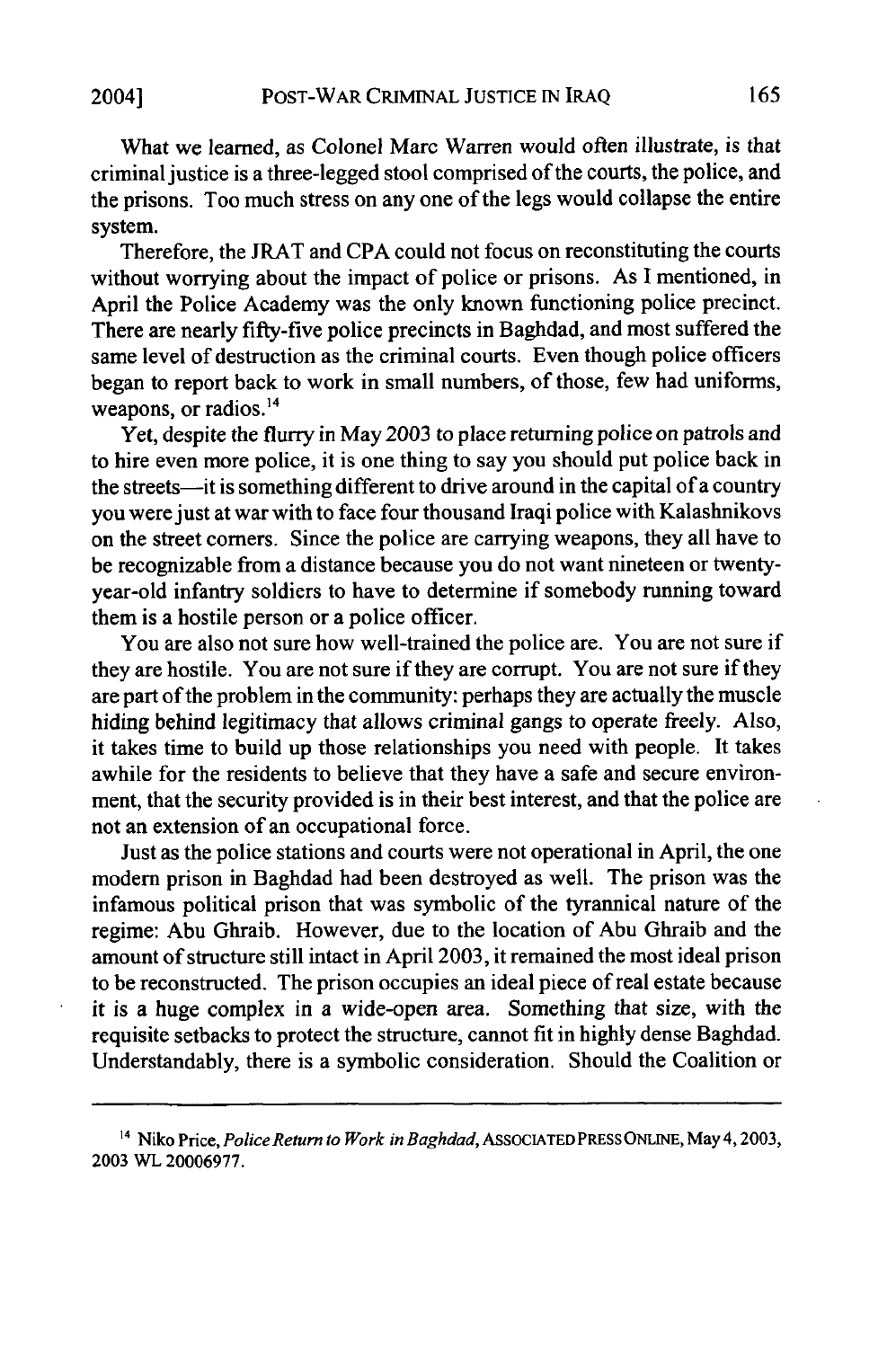new Iraqi government imprison people in the same facility that was known to be a location of torture and summary executions? If the prison authorities did not decide to rebuild Abu Ghraib, where were they going to detain the prisoners in the meantime? There were no other large structures in which to detain prisoners in April 2003. As it was, military police had to build temporary detention facilities with tents until contractors could finish the first phase of reconstruction of Abu Ghraib, repair smaller pre-trial jails within Baghdad, and replace holding cells in the police precincts.

In May, the average temperature is 120 degrees Fahrenheit. Air conditioning was a luxury that few in Baghdad enjoyed during the summer of 2003. So when the Coalition builds these interim camps for holding people in difficult circumstances, it makes sense to use what permanent structures were presently available to improve the conditions for the detainees, even if by a small amount.

That was the situation in May 2003. Two courts were operating at minimal capacity, there were limited police functions, and prison facilities needed drastic improvements. Nevertheless, all three legs of the criminal justice stool were holding up. So in June 2003, the JRAT started into its second phase: support and interoperability. We wanted to open more courts, increase the capacity of the system, and move criminal justice towards an Iraqi-managed system rather than a Coalition-dependent operation.

In June 2003, the criminal courts, police, and prisons could not operate independent of direct Coalition assistance. More criminal suspects were being arrested than could be processed through the two courts. The temporary solution for simple misdemeanor crimes was that the military police would hold suspects in this class no longer than twenty-one days and then release them. For felony cases, the JRAT would try to push them to the Iraqi investigative courts.

However, you need to consider all the little details that come into play when you are trying to marry two completely different systems and cultures. Take, for example, an instance when military police are in a sector conducting a patrol and they encounter a crime in progress whereupon they make an arrest. First of all, only a negligible few military police speak Arabic. Personally, I have never met an MP that spoke Arabic. While most military police stations in Baghdad had translators at the precincts, the military police would ideally want to gather witness statements. For the military police it was not easy to even document the name of the witness. If the military police sergeant conveys to the witness that he wants the witness to write his or her name down, the witness most certainly is going to write it in Arabic. At best, the witness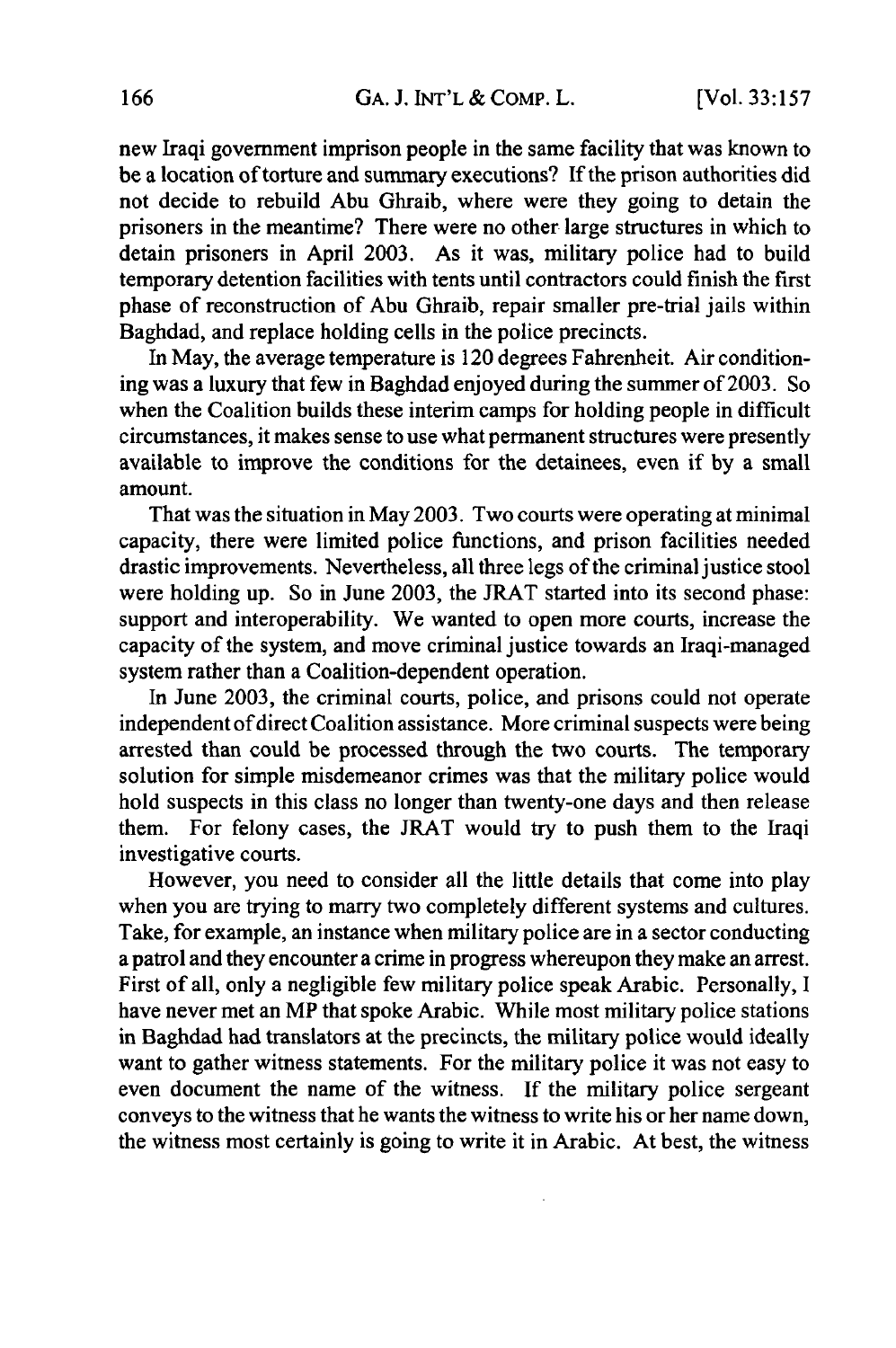may attempt to transliterate the name into English, which is often very flawed and incomprehensible. In the former Yugoslav republics, military police could at least count on Croatian and Bosnian residents to write their name down in letters that were recognizable to the soldiers. Even if the witness was Serbian, Serbians are familiar enough with Latin letters to accurately transliterate their names from Cyrillic. The soldier, in fact, probably would not be able to pronounce Serbo-Croatian names any better than Arabic names, but at the very least, could type the names into a computer database.

How does a military police soldier type an Arabic name into a computer? How do you enter an Arabic name that, when written in Arabic, omits the short vowels? It is not common knowledge that most Arabic scripts omit the markings for short vowels. So take, for example, the very common name *Muhammad.* In Arabic, the name is scribed with symbols represented in Latin *asM, H,M,D.*

So even if a soldier was industrious enough to learn the Arabic script while not speaking Arabic, the military police sergeant reading that piece of paper would be able to decipher the letters, but would not be able to accurately infer the proper vowels. And to imply the vowels by sound is not obvious either because of local dialects and inflections, which is why in English a reader can often see *Muhammad* or *Mohammad. Mohammad* is an easy name: not only is it familiar but the consonants are familiar in sound. However, there are Arabic consonants that do not have corresponding sounds in English and are very "foreign." For the military police clerk inputting several hundred names a day into a computer database, I assert that the margin of error for typing transliteration of consonants, familiar and unfamiliar, with the rather larger combinations of short and long vowels, is rather high.

To add to the degree of potential error, most Iraqis have four names as well as a fifth tribal name. If the detainee is cooperative, they may provide the inprocessing sergeant their complete and accurate name. Many times the detainee would provide the wrong name or only part of their name. For someone with a name like *Mohammad Abdul Aziz Al-Chaid,* the person searching the database is forced to best guess at how the in-processing sergeant spelled this detainee's name. The potential different combinations for a search query are impressive. In addition, the searcher presumes the detainee gave the right name.

These are but a few examples of how, in June 2003, the JRAT was concerned about interoperability. Detainees could be tracked internally by their number; evidence and files held by the Coalition were tagged by number and not by name. But Iraqis would often not know the detention number. Iraqi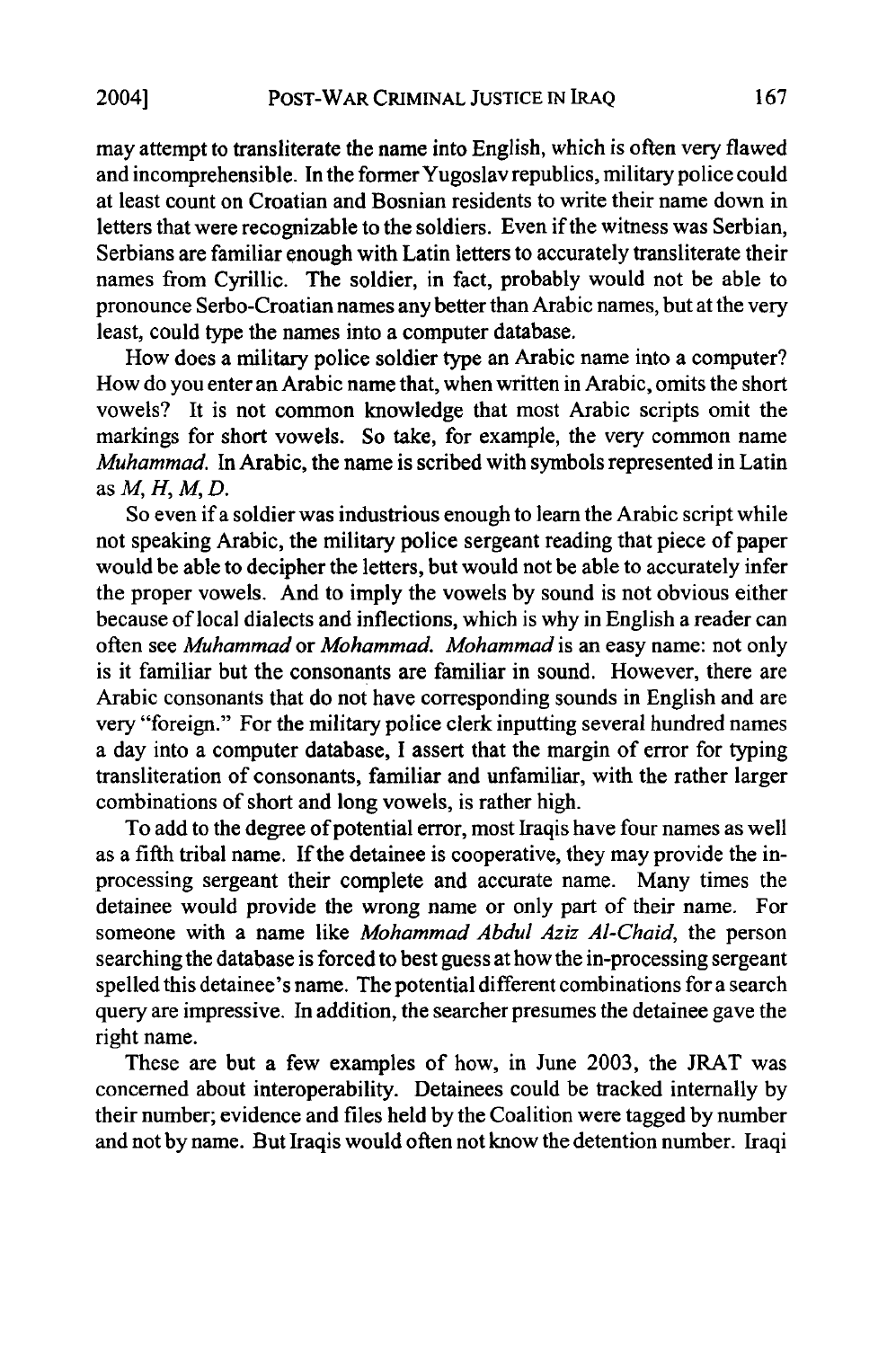police and courts often could only provide a name so it became important for the JRAT to work through these issues so the military police, Iraqi police, courts, and prisons could all communicate and share information."

The process was far from smooth in the beginning, and I certainly do not state that it was perfect **by** the time I left Iraq in December **2003.** In fact, my opinion is that many of these issues cannot be resolved until the Iraqis themselves assume all administrative functions involving all three aspects of the criminal justice system since the potential for miscommunication is always prevalent.

Those are just the facts and I will let future generations decide on the reasonableness of these hurdles. There are so many challenges to endure when attempting to bring two completely different systems into harmony in an operating environment immediately after the total collapse of a former government and way of life. There were some tense moments with the Iraqi judges that we worked with where we had some strong disagreements about things. However, that does not mean that we had a bad relationship. On the contrary, we all had the same goal. It took a lot of listening on both sides to understand what was important to each of us. That is why it was so important to bring the Iraqis into the process early and to work together to reach common agreements and plans about how to solve these problems.

Despite the obstacles and mutual frustrations, all the courts in Baghdad were operating largely independent of Coalition assistance by the time I left in December 2003. There were significant improvements to the quality of the cases. Most of the cases in April 2003 were documented on one page with generic information. Through the summer, Coalition soldiers were much better at providing detailed information. Each month, more cases were being investigated by Iraqi investigators. The case files were thick, supported by evidence, and detailed with the names and location of witnesses. Defense attorneys had access to their clients. Military police turned control of the police precincts back to the Iraqis and only retained periodic oversight of the Iraqi operations.

My role from June until December 2003 was to assist the Iraqi judges and investigators in running their own courts by providing Coalition support as

<sup>&</sup>lt;sup>15</sup> The JRAT routinely visited all courts to discuss problems and shortfalls with the Iraqi judges and investigators. In August 2004, the JRAT also held weekly meetings with the Chief Judges of the Courts of Appeal to identify issues, set goals, and report progress since the previous meeting. Additionally, the JRAT placed bilingual Iraqi court liaison officers in each of the courts to facilitate communication between the courts, military police, and Iraqi police, and to include translations of court orders.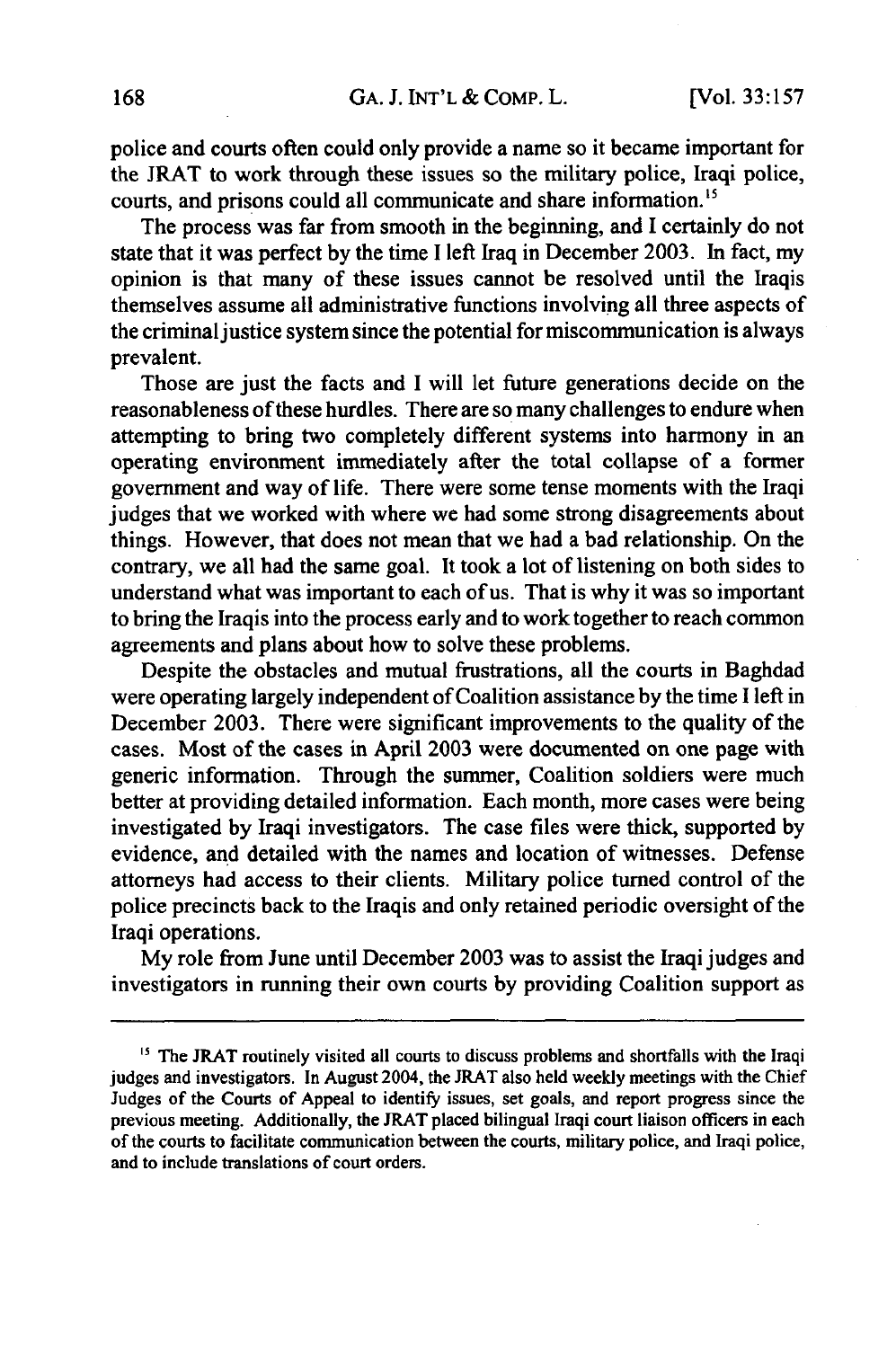requested. I feel confident that despite the challenges and obstacles we had, the Iraqi judicial system is going to be one of the strong pillars of a democratic Iraqi government, one that guarantees a safe and secure environment for its own citizens.

 $\overline{\phantom{a}}$